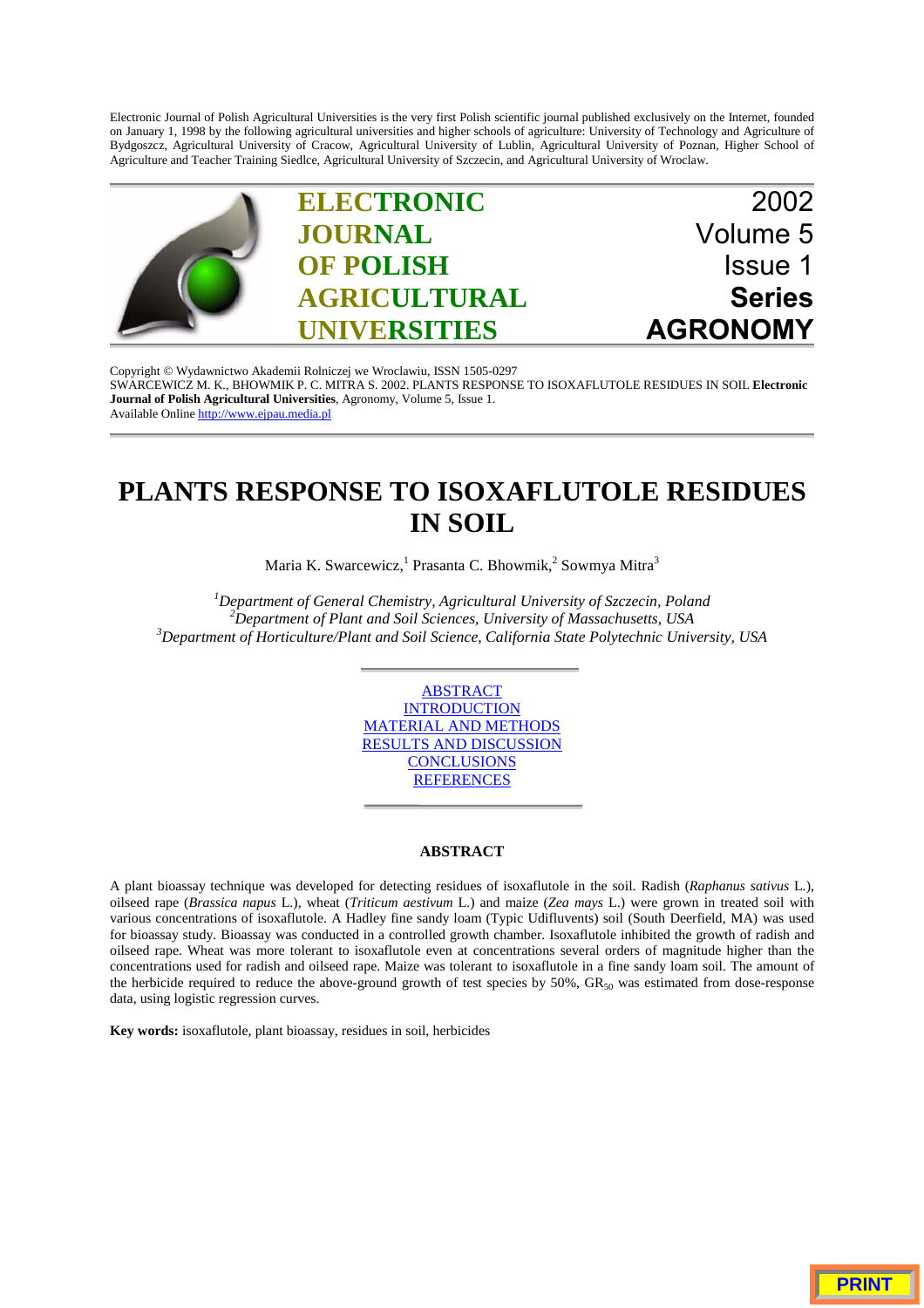# **INTRODUCTION**

Isoxaflutole [5-cyclopropyl-4-(2-methylsulphonyl-4-trifluoromethylbenzoyl isoxazole] is a member of isoxazole herbicides. Isoxaflutole disrupts pigment biosynthesis and its inhibition in meristematic tissues gives rise to bleaching symptoms in both grass and broadleaf weeds [1,2,3]. Isoxaflutole residues in soil often can be accurately analysed by instrumental methods [4,5,6]. Bioassay method is relatively simple and straightforward and may detect total residual phytotoxicity of herbicides [7]. Plants response to sulfonylurea and imazethapyr residues in soils has been studied [8,9]. The plants used were turnip (*Brassica rapa* L.) and sunflower (*Helianthus annus* L.) which were the most sensitive species to rimsulfuron residues, whereas sugar beet (*Beta vulgaris* L.), turnip and oilseed rape proved to be most sensitive to imazethapyr. Hence different species responded differently to a particular herbicide applied at the same rate. The analysis of residue of some of the highly active sulfonylurea herbicides was more satisfactory using a root growth bioassay of maize and a shoot fresh weight for several gramineous species [9,10,11,12]. Our previous studies showed that oilseed rape was the most sensitive species to isoxaflutole followed by radish, wheat, and maize treated seeds [13]. The growth response of tested species depends on the concentration isoxaflutole in the soil. Isoxaflutole is absorbed by root and foliage. The level of herbicide residue in soil can influence the sensitivity and tolerance of plant species.

The objective of this research was to develop a plant bioassay to detect isoxaflutole residue in the soil. Various plant parameters for plant bioassay were compared. Regression curves of the shoot dry weights of the different plants as affected by isoxaflutole in the soil were determined. After isoxaflutole bioassay by soaked seeds of tested plants [13], a similar reaction to plant species was searched for various concentrations of herbicide in soil.

# **MATERIAL AND METHODS**

The experiment was conducted in the growth chamber in the Department of Plant and Soil Science, University of Massachusetts in 1997, Amherst MA, USA. Isoxaflutole was obtained from Rhône-Poulenc Agrochimie Company (at present Aventis Crop Sciences). It is formulated as a 75% water dispersible granule and marked under the trade name of Balance <sup>TM</sup>, USA (Merlin 750 WG – Aventis Crop Sciences in Poland). 'Canola NS 45A71' oilseed rape, 'Cherry Belle' radish, 'Geneva' wheat and 'Max 747' maize were used for plant bioassay. Seeds of wheat, radish, maize and oilseed rape were grown in isoxaflutole treated soil. The treated soil was placed in 250-ml styrofoam cups containing 270 g of Hadley fine sandy loam (Typic Udifluvents) containing sand, silt and clay in 50.2%, 44.6% and 5.1%, respectively. The soil had a pH of 6.3 with an organic matter content of 1.5% and a cation exchange capacity of 68 mmol·kg<sup>-1</sup>. The soil was air-dried, sieved at 2.0 mm, and the moisture level was raised to 40% of maximum water holding capacity and the soil was equilibrated at this moisture level for 48 h. The previous work showed that the addition of herbicide to air-dried soil reduced the availability of the chemical to plants. For each plant bioassay seven concentrations of isoxaflutole in soil were prepared. The seeds were placed from 1.0 cm (oilseed rape, radish) to 3.0 cm (wheat, maize) below the soil surface. The pots were lined with aluminium foil to prevent soil and moisture loss through the air. The initial weight of each pot was recorded and the soil was watered to 70% field capacity. On a daily basis, the pots were weighed, watered to 70% field capacity for 2-4 weeks. Following watering each treatment of herbicide concentration was applied to the soil with a 5-ml disposable syringe. The pots were placed in a growth chamber under constant light and temperature regimes. The average temperature was  $25 \pm 5^{\circ}$ C (day/night) and the day length was a 12-h photoperiod at an intensity of 165  $\mu$ mol·m<sup>-2</sup>·s<sup>-1</sup>. The treatments were in a randomised block design with four replications and the experiments were repeated twice. Radish and wheat were harvested 14 and 21 days after treatment, while oilseed rape and maize - 25 days after treatment. Height, fresh weight and dry weight of shoots were determined. The roots were carefully washed with water and the length, fresh weight and dry weight were recorded.

The results were expressed as the growth reduction  $(GR_{50})$  obtained from concentration of herbicide in soil required to reduce the growth of plant dry weight shoots by 50% and compared with the value GR<sub>80</sub>.

General linear model (GLM) program of SAS [14] was used to analyse the data. All the data were subjected to analysis of variance (ANOVA) and appropriate mean separation techniques were used. Standard error of mean for each concentration was chosen for determining mean separation for each parameter. The SAS software linear regression analyses  $(Y = bo + b_1 x)$  or a quadratic polynomial regression analysis were used where *Y* was predicted shoot/root growth expressed as weight of shoot/root (mg),  $b_0$ ,  $b_1$ , were partial regression coefficients, and *x* was herbicide concentration expressed as µg a.i. per kg of dry soil. All the data was verified at the  $\alpha$  = 0.05 level.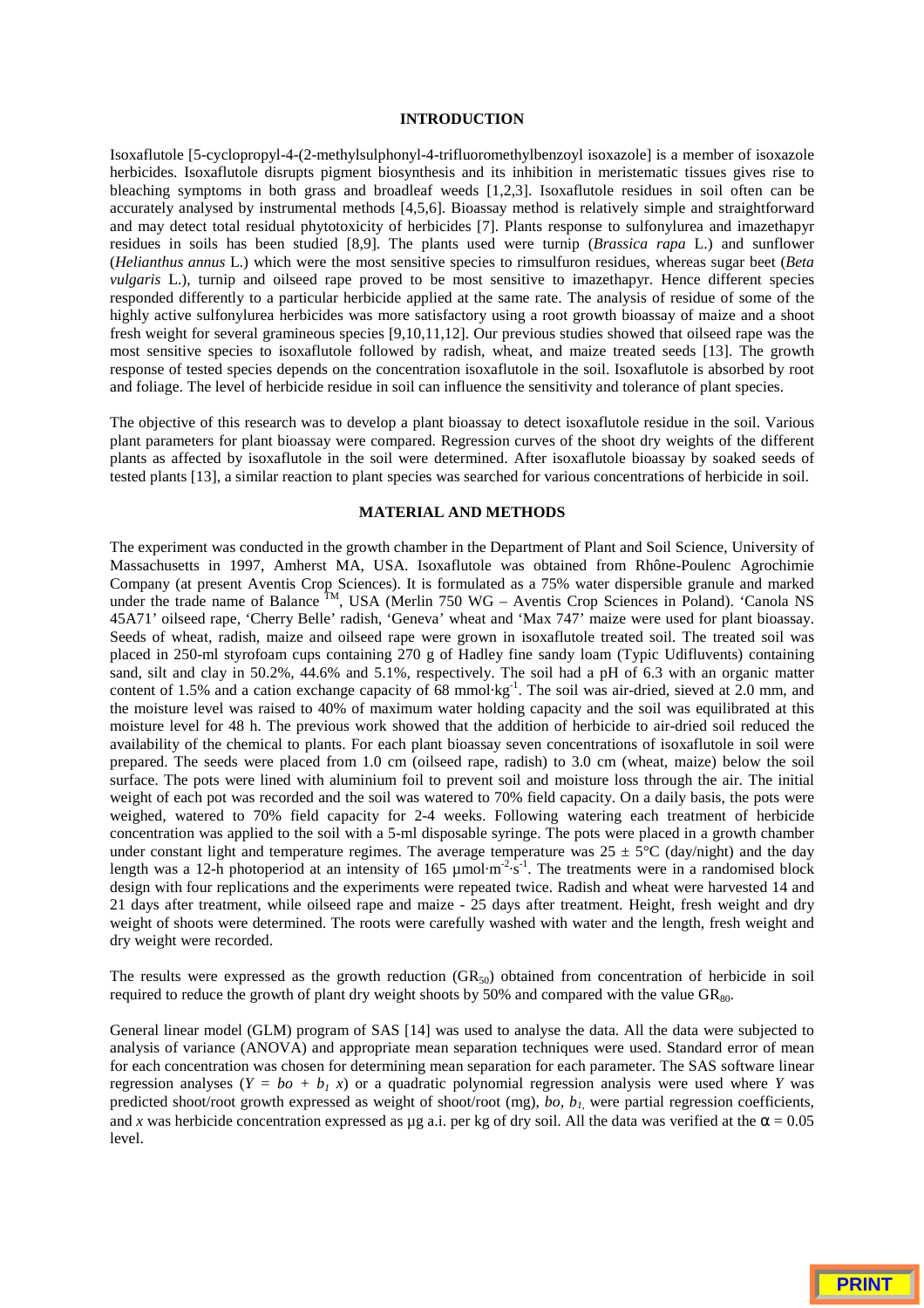# **RESULTS AND DISCUSSION**

#### **Radish**

Isoxaflutole from 0.65 to 15.0 µg a.i.  $kg^{-1}$  inhibited both shoot and root growth of radish (Fig. 1). Radish root growth was more sensitive to soil-applied isoxaflutole than radish shoot growth (fresh or dry weight). Herbicidal activity of isoxaflutole at 15.0  $\mu$ g a.i. kg<sup>-1</sup> was more pronounced than the other concentrations. The percentage reduction of height, fresh weight and dry weights of radish were 39.4, 66.6, and 74.7%, respectively, 14 days after treatment (DAT) as compared to the untreated check when herbicide concentration in soil was at 15.0 µg a.i. kg-1. The growth reductions of the root length, fresh weight and dry weight of radish were from 71 to 78%, respectively, at 15.0 µg a.i. kg<sup>-1</sup>. With the increase in concentration of isoxaflutole the dry weights of both shoot and root decreased, which could be explained with linear or quadratic regressions. The reduction in dry weight of the shoots followed the equation: ShtWt. = 15.84 – 1.52 (concn) + 0.34 (concn)<sup>2</sup> with an  $R^2 = 0.980$  (Fig. 2). While the reduction in dry weight of roots could be explained with equation:  $R(Wt. = 3.28 + 4.97$  (concn), where  $R^2 = 0.975$ . Radish was sensitive to isoxaflutole and the GR<sub>50</sub> value was determined as 12.6 µg a.i. kg<sup>-1</sup> for shoots and 9.4  $\mu$ g a.i. kg<sup>-1</sup> for roots (Table 1). The GR<sub>80</sub> values were obtained from extrapolation of experimental data.





Herbicide, microg·kg<sup>-1</sup>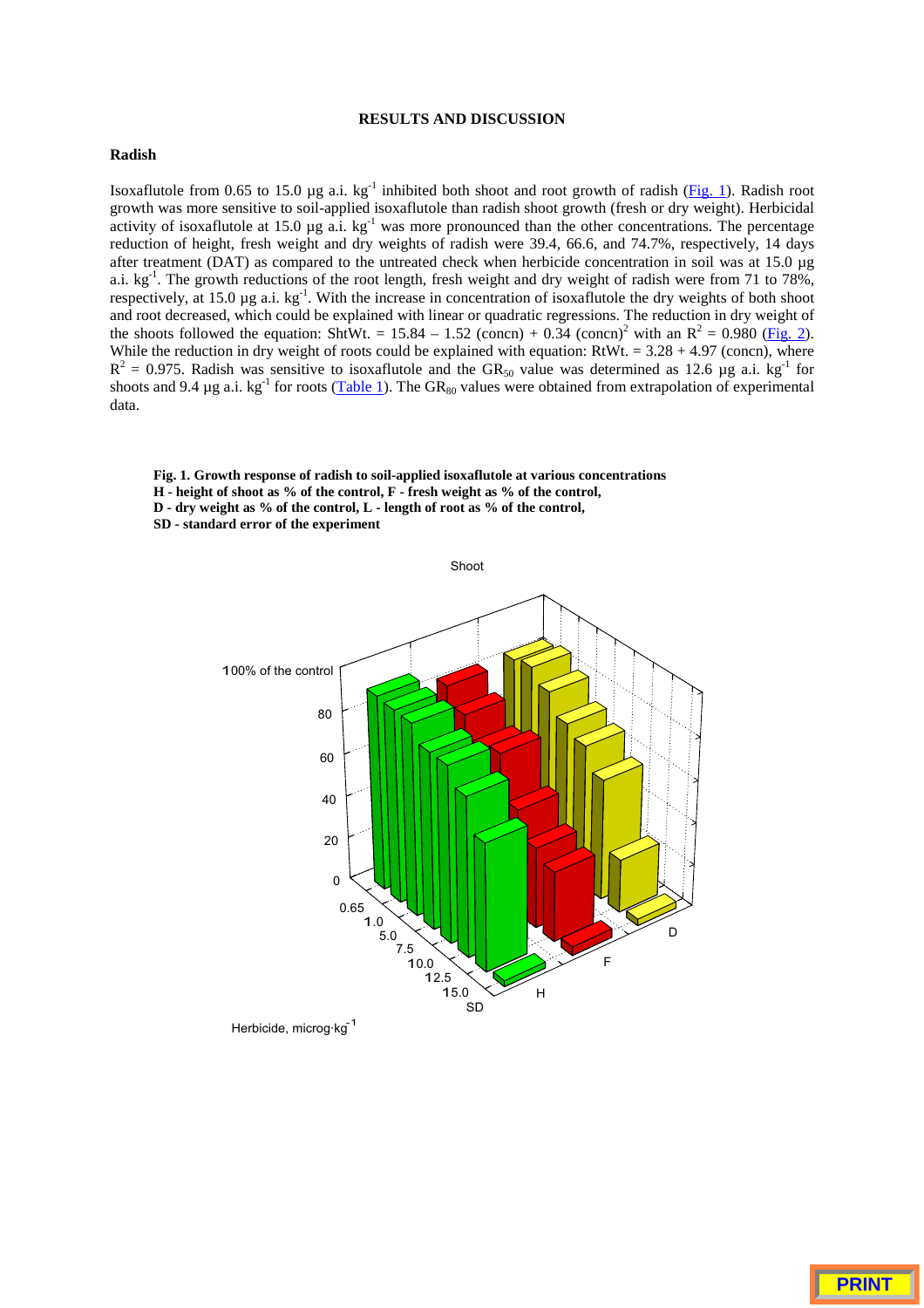

**Fig. 2. Percent reduction in radish shoot and root dry weights 14 days after treatment as affected by various concentrations of isoxaflutole**

**Each point represents mean values observed, while each line is fitted to the regression model for shoot or root**



**PRINT**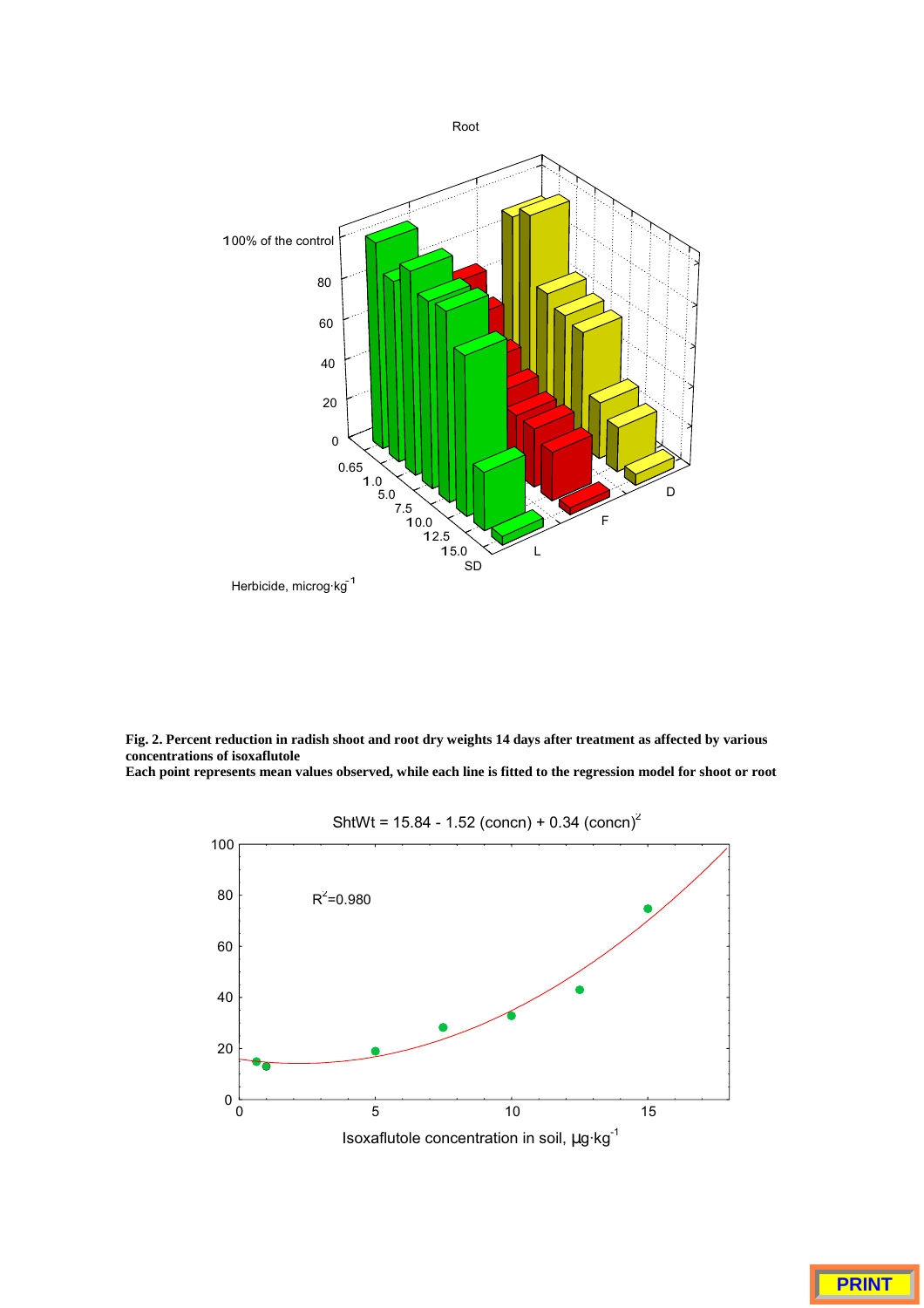

Table 1. Isoxaflutole concentration required to reduce 50% and 80% (GR<sub>50</sub>, GR<sub>50</sub>) of the dry weight of shoot and **root of three crops**

| Crop         | Estimates of GR <sub>50</sub> and GR <sub>80</sub> value of isoxaflutole, $\mu$ g a.i. kg <sup>-1</sup> of soil |           |           |           |
|--------------|-----------------------------------------------------------------------------------------------------------------|-----------|-----------|-----------|
|              | Shoot                                                                                                           |           | Root      |           |
|              | $GR_{50}$                                                                                                       | $GR_{80}$ | $GR_{50}$ | $GR_{80}$ |
| Radish       | 12.6                                                                                                            | $16.2*$   | 9.4       | $15.7*$   |
| Oilseed rape | 5.0                                                                                                             | 10.9      | 4.8       | 10.5      |
| Wheat        | $414.3*$                                                                                                        | 682.1*    | 266.9     | 417.6*    |

### **\* values obtained by data extrapolation**

Plants susceptible to isoxaflutole displayed bleached symptoms. As a result of the herbicide action the chlorophyll is destroyed and consequently the chloroplast. Finally the plants appear totally bleached and die to the lack of photosynthetic nutrients [2]. Radish showed a general reduction of true leaf size, proportional to the concentration of the herbicide in the soil but overall radish shoots were less sensitive to isoxaflutole compared to the roots. Radish treated with high doses of isoxaflutole showed bleached symptoms.

# **Oilseed rape**

Isoxaflutole from 0.5 to 20.0  $\mu$ g a.i. kg<sup>-1</sup> inhibited both shoot and root growth of oilseed rape (Fig. 3). Isoxaflutole at 15.0  $\mu$ g a.i. kg<sup>-1</sup> applied to the soil reduced height, fresh weight and dry weight of oilseed rape by 51.0, 84.6, and 91.7%, respectively, as compared with the untreated soil check. The growth reduction in the root length was 63.6%, fresh weight 90.8%, and dry weight 93.6%, at the same concentration of isoxaflutole in soil. The dry weights of both shoot and root decreased as a result of plant injury (Fig. 3). This relationship was highly correlated as demonstrated by the quadratic regression equation: ShtWt. =  $12.01 + 8.85$  (concn) – 0.23 (concn)<sup>2</sup> with an  $R^2 = 0.988$  at 25 DAT (Fig. 4). The reduction in dry weight of roots could be explained with equation: RtWt. = 12.26 + 9.23 (concn) – 0.26 (concn)<sup>2</sup> with an  $R^2 = 0.990$  (Fig. 4). The GR<sub>50</sub> values were determined as 5.0 µg a.i. kg<sup>-1</sup> for shoots dry weight and 4.8 µg a.i. $kg^{-1}$  for dry weight roots, while the GR<sub>80</sub> values were determined as 10.9 for shoot and 10.5 µg a.i. kg<sup>-1</sup> for root (Table 1). Concerning the trend of phytotoxicity of isoxaflutole was similary for radish and oilseed rape.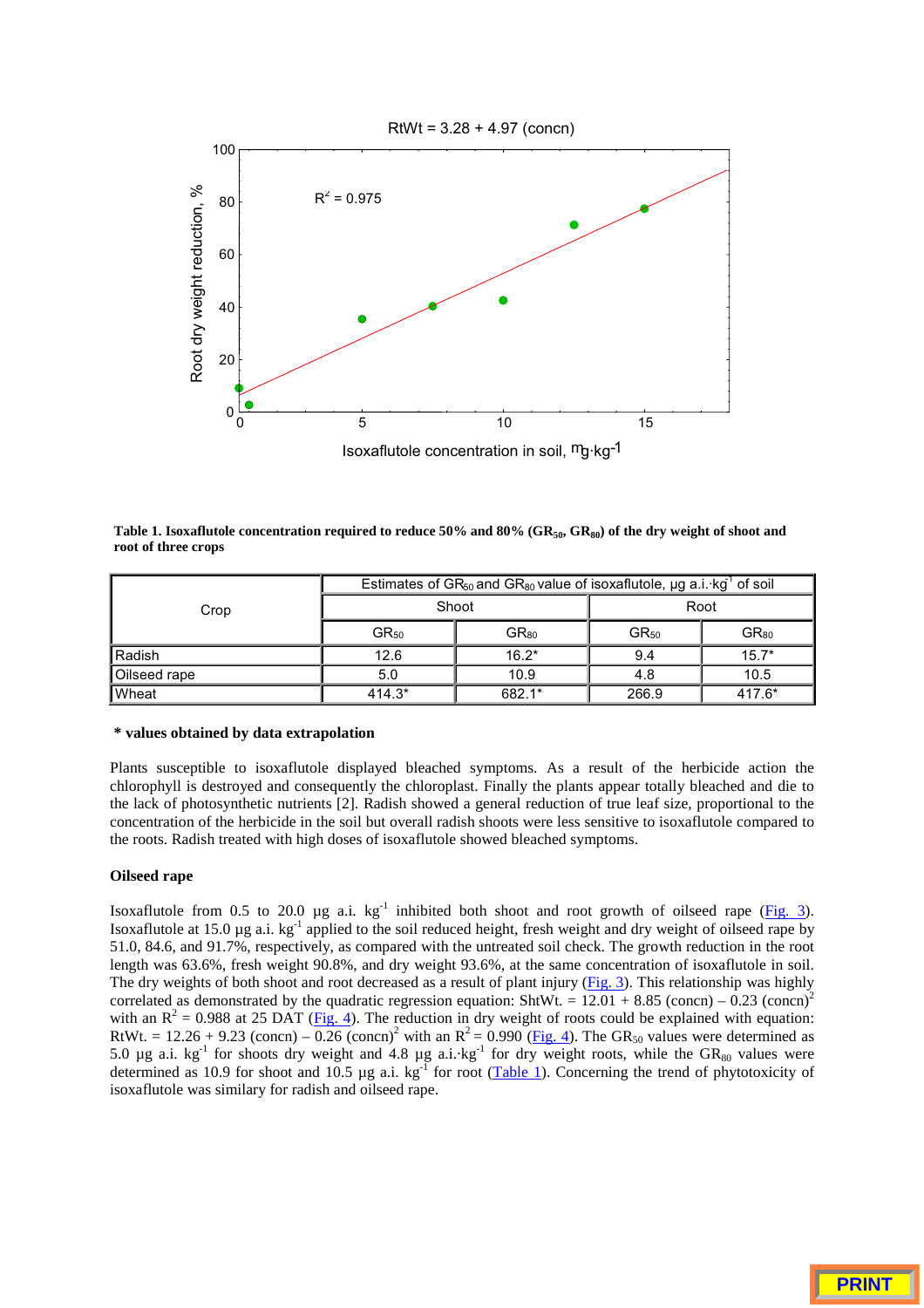**Fig. 3. Growth response of oilseed rape to soil-applied isoxaflutole at various concentrations H - height of shoot as % of the control, F - fresh weight as % of the control, D - dry weight as % of the control, L - length of root as % of the control, SD - standard error of the experiment**



Herbicide, microg·kg<sup>-1</sup>



Herbicide, microg·kg<sup>-1</sup>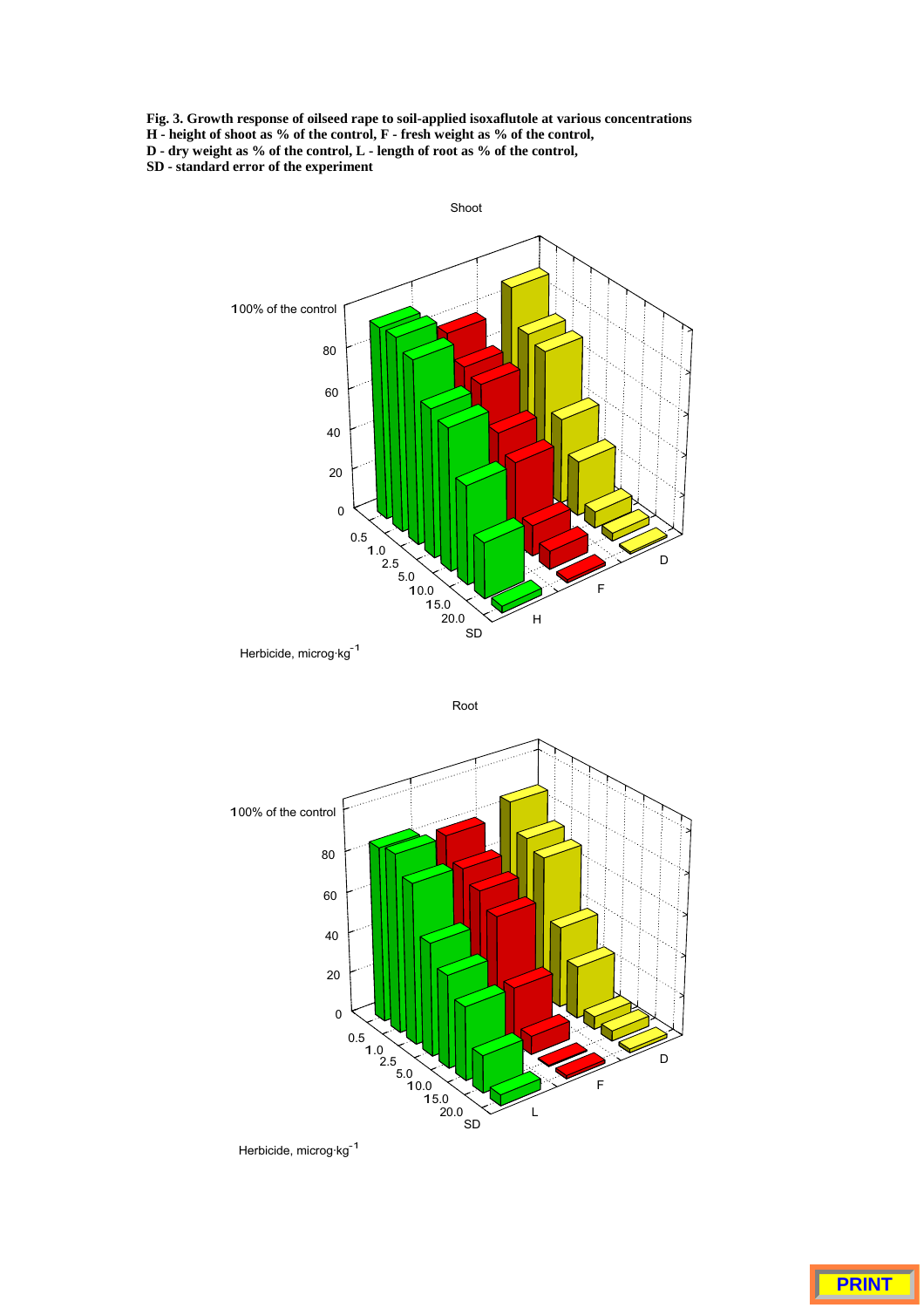**Fig. 4. Percent reduction of oilseed rape shoot and root dry weight 25 days after treatment as affected by various concentration of isoxaflutole Each point represents mean values observed, while each line is fitted to the regression model for shoot or root**



ShtWt =  $12.01 + 8.85$  (concn) - 0.23 (concn)<sup>2</sup>

# Isoxaflutole concentration in soil,  $\mu g \cdot kg^{-1}$

#### **Wheat**

Wheat was more tolerant to isoxaflutole than radish or oilseed rape. Herbicidal activity of isoxaflutole from 100 to 400  $\mu$ g a.i. kg<sup>-1</sup> in a fine sandy loam reduced the wheat growth (Fig. 5). Isoxaflutole at 400  $\mu$ g a.i. kg<sup>-1</sup> resulted in a growth reduction in shoot height by 19%, while fresh and dry weights of shoot were reduced by 45 - 47%, as compared with the untreated soil check at 21 DAT. Wheat roots were more sensitive to isoxaflutole than shoots (Fig. 5). Growth reduction in root fresh and dry weight was similar in value (71%). The linear regression line depicted shoot dry weight reduction: ShtWt.=  $3.579 + 0.112$  (concn),  $R^2 = 0.984$  at 25 DAT (Fig. 6). Growth reduction in root weight was represented by the linear regression line: RtWt. =  $-3.071 - 0.199$  (concn),  $R^2 =$ 0.974. The GR<sub>50</sub> value was determined as 414 µg a.i. kg<sup>-1</sup> for wheat shoot and 267 µg a.i. kg<sup>-1</sup> for wheat root (Table 1). A slight growth of bleaching symptoms due to high isoxaflutole doses was observed. Overall wheat roots were more sensitive to the herbicide compared to the shoots as noticed with other plants (i.e. oilseed rape and radish). Maize showed no visual effects of isoxaflutole in this soil type. The maize was tolerant to the herbicide, and maize growth reduction at 500  $\mu$ g a.i. kg<sup>-1</sup> was only 10% in a fine sandy loam (data not presented).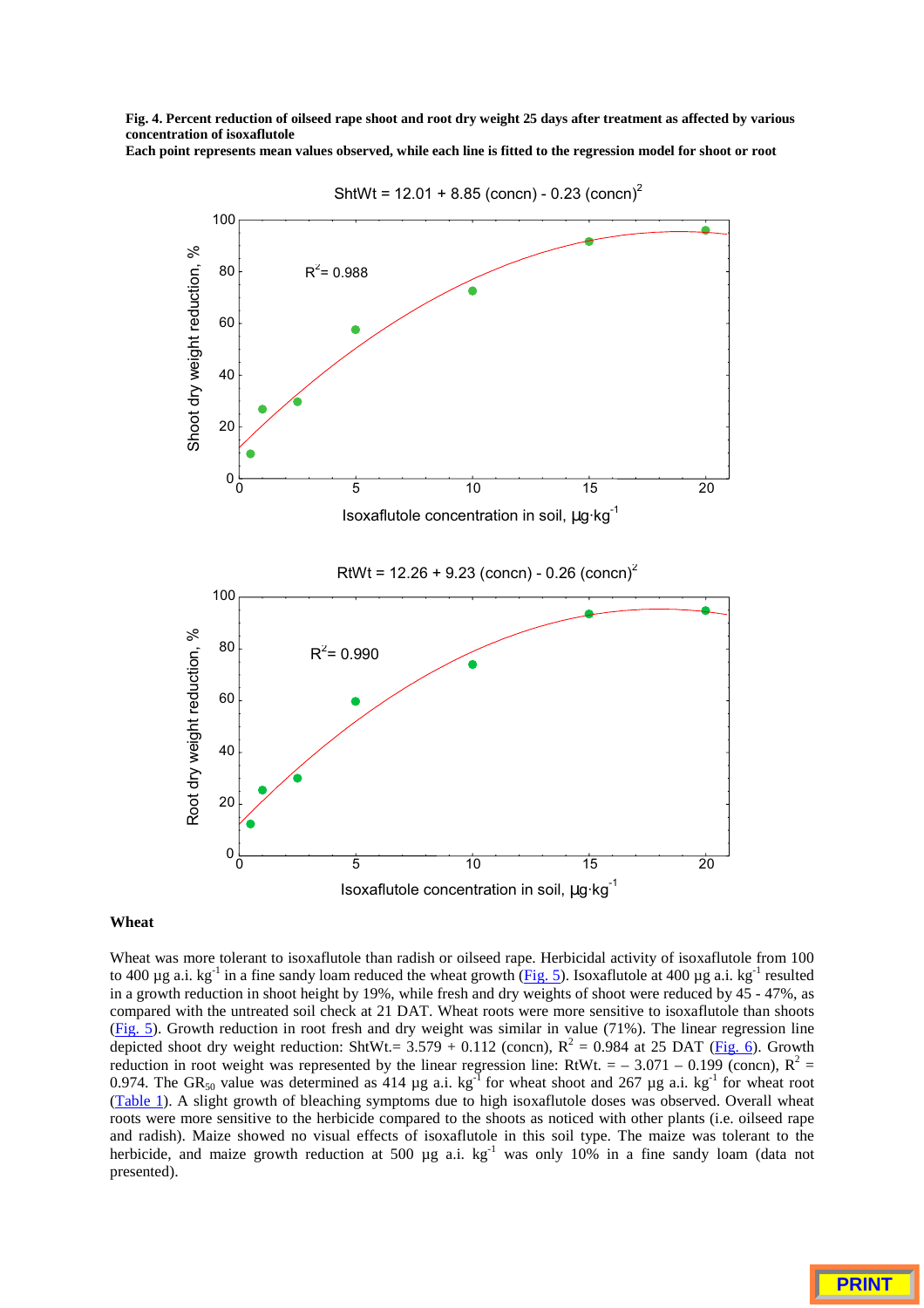**Fig. 5. Growth response of wheat to soil-applied isoxaflutole at various concentrations H - height of shoot as % of the control, F - fresh weight as % of the control, D - dry weight as % of the control, L - length of root as % of the control, SD - standard error of the experiment**



Herbicide, microg·kg<sup>-1</sup>



Herbicide, microg·kg<sup>-1</sup>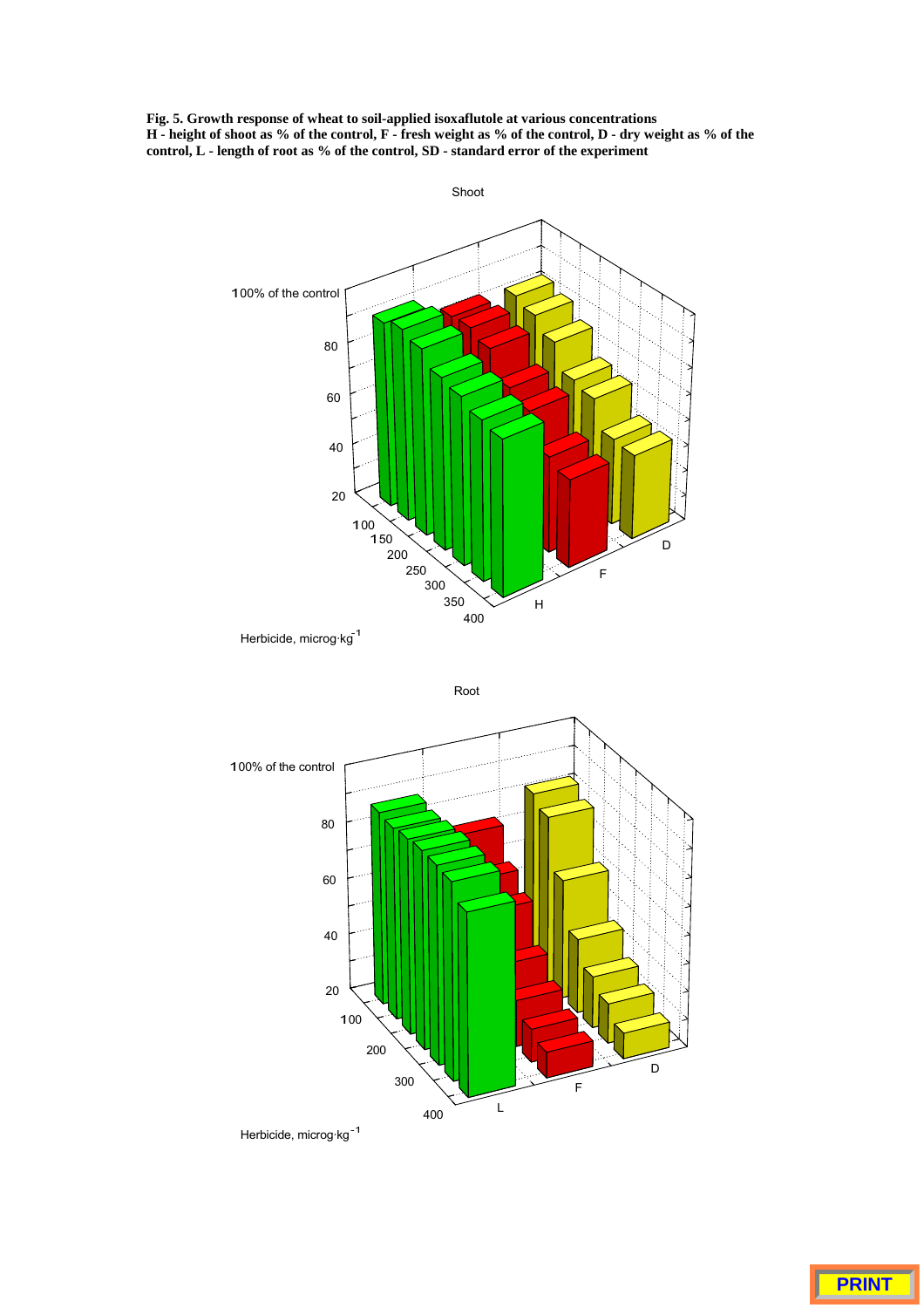**Fig. 6. Percent reduction in wheat shoot and root dry weights 21 days after treatment as affected by various concentrations of isoxaflutole**

**Each point represents mean values observed, while each line is fitted to the regression model for shoot or root**



 $\text{ShtWt} = 3.579 + 0.112 \text{ (concn)}$ 

Short-term laboratory bioassays are used for detecting herbicide residues in soil. Applying isoxaflutole to soil before the seedling emerges is suitable for detecting herbicide that can be taken up by the root, and interfere with physiological and biochemical processes in the plant. In general, radish shoot and root were similarly sensitive to isoxaflutole, in contrary to bioassay of soaked seeds, where the  $GR_{80}$  value for radish root was twice the value for radish shoot [13]. Oilseed rape, like radish, was also sensitive to isoxaflutole. These results showed similar trends for soaked seeds as published earlier [13]. The response of root of oilseed rape to isoxaflutole was almost the same. Our data indicate that oilseed rape was a better plant species for bioassay than radish as the standard error of the experiment was smaller than that of radish. Wheat was much more tolerant to isoxaflutole. In this case, a differential response between shoot and root was observed.

The regression model could explain decreased dry weights of root and shoot. The coefficient value of multiple determinations  $(R^2)$  was high for all the shoot and root dry weights. *R*-squared for the regression increased from 97.4% to 99.0% depending on the test plant and part of plant. The linear regression analysis described growth response of radish root; wheat shoot/root indicates significance at 0.01 level. The quadratic polynomial regression had a good fit for data from radish shoot and oilseed rape shoot/root indicating significance at 0.01 level.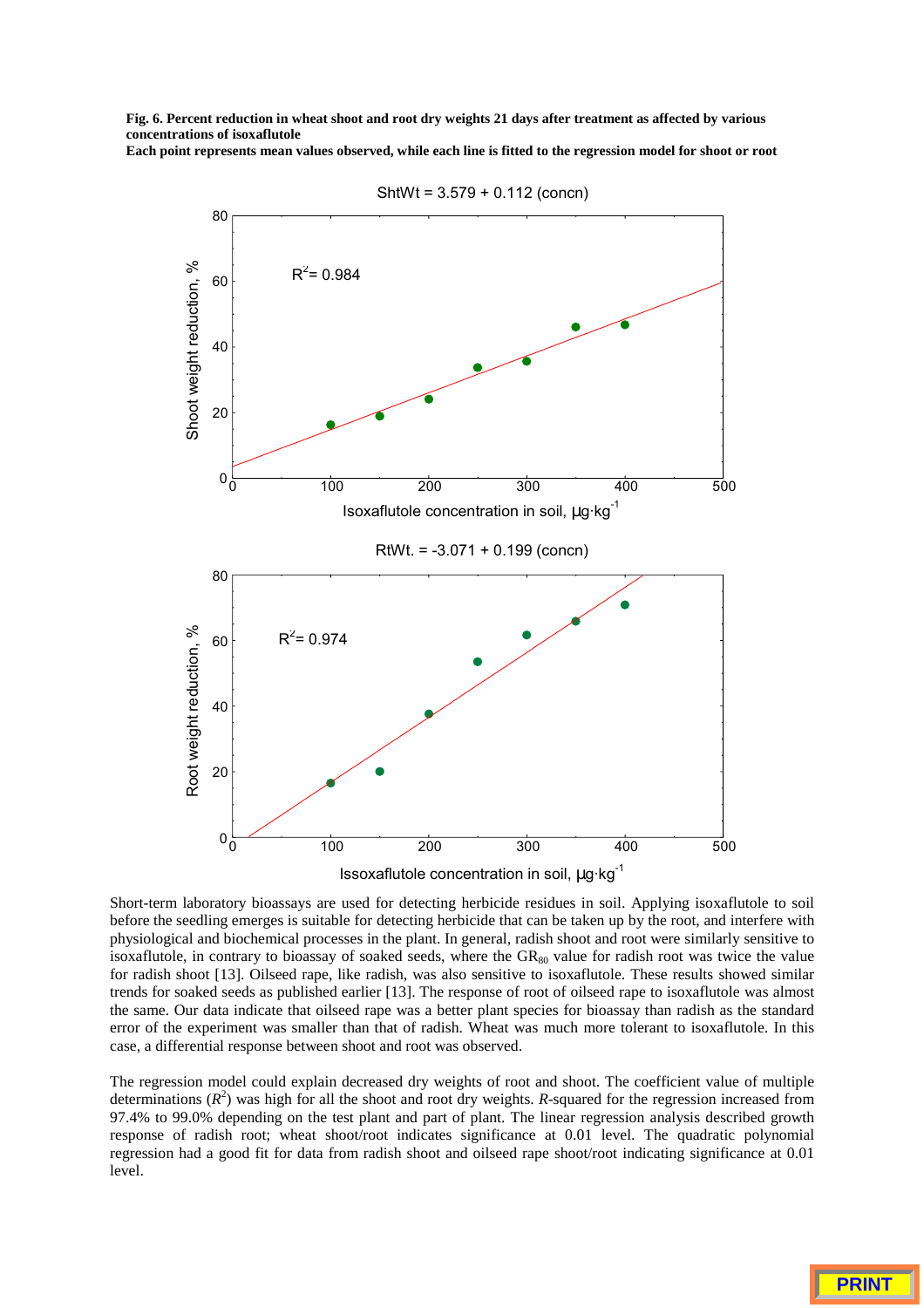These research results should help to determine the sensitivity and tolerance of plant species to isoxaflutole. The amount of isoxaflutole required to reduce the above–ground of oilseed rape as  $GR_{50}$  was 5.0 µg a.i. kg<sup>-1</sup>, radish -12.6  $\mu$ g a.i. kg<sup>-1</sup>, and wheat - 414.3  $\mu$ g a.i. kg<sup>-1</sup>. Similarly, Clay (1993) suggested using a wide range rates in order to obtain the best curve fit to the rate–response data. The variation of the shape of the dose-response curves with bioassay might be explained by differences in the growth rates of plants treated at different herbicide concentrations [12]. The response of a plant–species as oilseed rape and wheat to isoxaflutole residues in soil is a result of several complex dynamic processes, such as plant growth [2], herbicide metabolism [5] and degradation in soil [4,6], and, finally, degradation in plant.

Future research should examine quantitative understanding of dose-time-response relationships between isoxaflutole and soil.

# **CONCLUSIONS**

- 1. Isoxaflutole inhibited the growth of radish and oilseed rape, wheat was more tolerant to herbicide of higher concentrations, while maize was tolerant to herbicide in a fine sandy loam soil.
- 2. The quadratic or linear regression model could explain decreased dry weights of root and shoot of radish, oilseed rape and wheat.
- 3. The ranking plants species based on sensitivity to isoxaflutole residues in soil included oilseed rape >radish>wheat, but differences between oilseed rape and radish were very small.
- 4. Oilseed rape showed the best plant parameter for bioassay method applied to detect residues of isoxaflutole in soil.

#### **REFERENCES**

- 1. Creange P., Hornuf A., Breuer H., 1998. Isoxaflutole, a new active ingredient, a new mode of action to solve maize weed problems. Z. PflKrankh. PflSchutz, Sonderh. 16, 555-558.
- 2. Bhowmik P.C., Kushwaha S., Mitra S., 1999. Response of various weed species and corn (*Zea mays*) to RPA 201772. Weed Technol. 13, 504-509.
- 3. Bhowmik P.C., Drohen J.A., 2001. Differential response of cool-season turfgrass species to isoxaflutole. Inter. Turfgrass Society Research J. 9, 995-1000.
- 4. Rouchaud J., Neus O., Callens D., Bulcke R., 1998. Isoxaflutole herbicide soil persistence and mobility in summer corn and winter wheat crops. Bull. Environ. Contam. Toxicol. 60, 577-584.
- 5. Mitra S., Bhowmik P.C., Xing B., 1999. Sorption of isoxaflutole by five different soils varying in physical and chemical properties. Pestic. Sci. 55, 935-942.
- 6. Praczyk T., Swarcewicz M., Skrzypczak G., 2001. Influence of adjuvants on isoxaflutole efficacy in maize and its persistence in soil. Proc. 6<sup>th</sup> Inter. Symp. Adjuvants for Agrochemicals, ISAA 2001, Amsterdam, August 13-17, 269-274.
- 7. Clay D.V., 1993. Herbicide residues in soils and plants and their bioassay. In: Herbicide Bioassays. Eds. C. Streibig, P. Kudsk, CRC Press, Boca Raton FL., 154-171.
- 8. Strek H.J., Burkhart D.C., Strachan S.D., Peter S.D., Ruggiero M., Warner R.W., 1989. Use of bioassay to characterise the risk of injury to following crops by sulfonylurea herbicides. Proc. Brighton Crop Protection Conf. – Weeds, 245-250.
- 9. Onofri A., 1996. Biological activity, field persistence and safe recropping intervals for imazethapyr and rimsulfuron on a silty-clay soil. Weed Res. 36, 73-83.
- 10. Bulcke R.A.J., D. Callens D., 1996. Soil activity and persistence of rimsulfuron to maize and selected grass. Proc. Sec. Inter. Weed Cont. Cong., Copenhagen, 293-298.
- 11. Walker S.R., Churchett J.D., Dunmal T.A.*,* 1996. Crop responses to sulfonylourea residues in heavy textured soils of northeastern Australia. Proc. 2<sup>nd</sup> Inter. Weed Cont. Cong., Copenhagen, 275-280.
- 12. Onofri A., Covarelli G., 1996. No observable-effect levels for soil residues of two sulfonylourea herbicides. Proc. 2<sup>nd</sup> Inter. Weed Control Cong., Copenhagen, 349-354.
- 13. Bhowmik P.C., Swarcewicz M.K., Mitra S., 2001. Plant bioassay for isoxaflutole in soil. Proc. 18<sup>th</sup> Asian-Pacific Weed Sci. Soc. Conf., Beijing, China, May 28-June 2, 663-670.
- 14. SAS (Statistical Analysis Systems). SAS/STAT User's Guide. 1995, Version 6<sup>th</sup>, 4<sup>th</sup> ed., 2 Cary NC, Statistical Analysis Systems Institute.